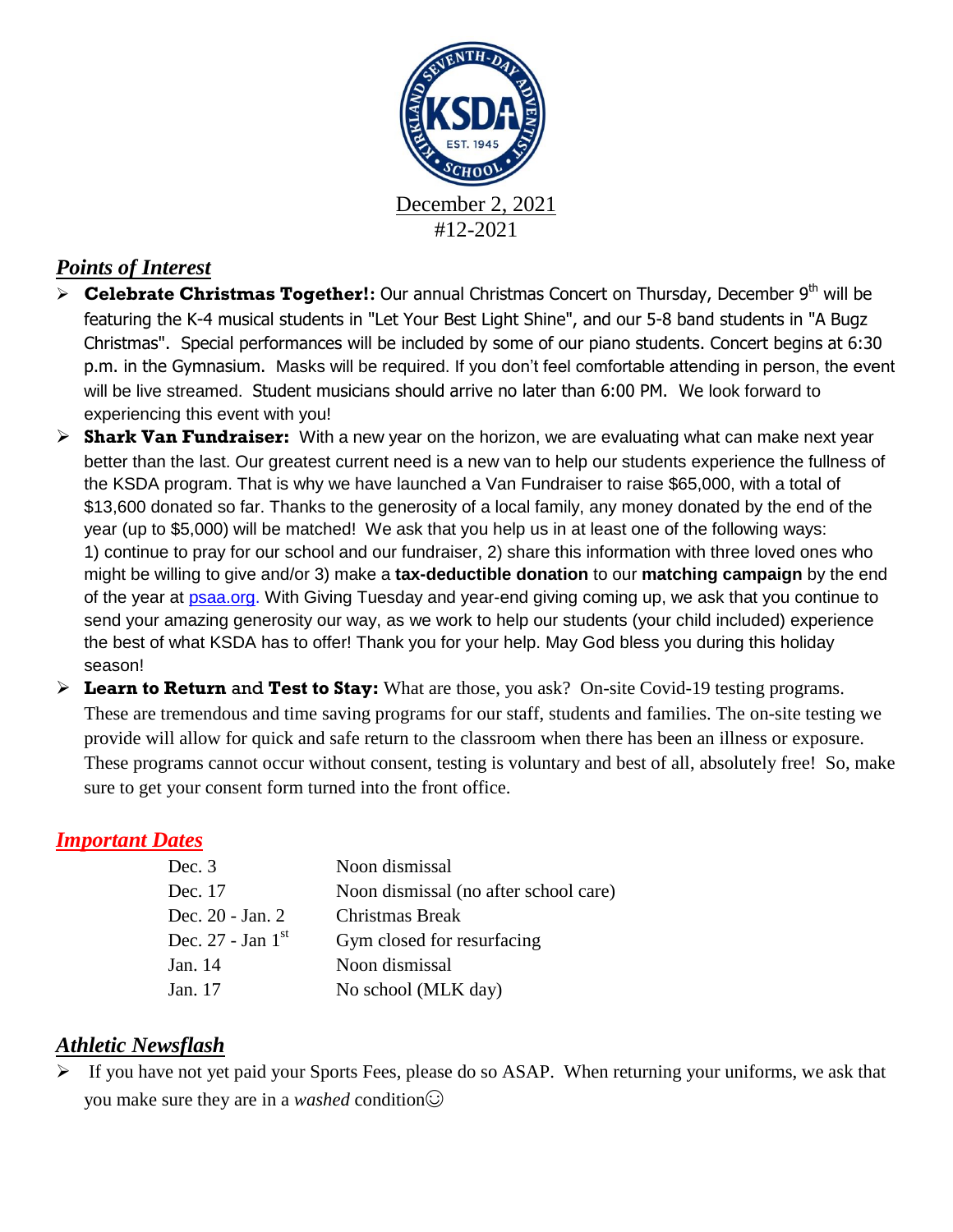### *In case you missed it the first time*

- **After-School Care:** When there is a noon dismissal, no After School Care will be provided. Please note the school calendar for those dates.
- **Picture Orders:** Go to **https://vbokov.jalbum.net** to view your child's photos. The website is password protected, you will need to click on the album and enter password: **pictures2021**. You will then select the picture you would like printed. Email Mr. Bokov: [pictures@psaa.org](mailto:vbokov@psaa.org) Include your child's name, grade, and indicate the photo number file from the bottom of the picture you wish to have printed.
- **Late Pass:** If your child/children arrive to school after 8:15 a.m. please bring them by the front office for a Late Pass. If you child/children are arriving to school after an appointment, they still need to check in at the front office. With our new security system, they will then need to be buzzed through the locked doors to their classroom. Parents, we love that you escort your child/children to their classroom when tardy, but please remember that we are asking that you remain outside of the buildings while we are still following Covid protocols.
- **COVID/Illness -** We desire to keep our in-person option this school year, but understand that one exposure can immediately transition us into quarantine/distance learning. Please continue to monitor your student's health daily and keep them home if they exhibit any symptoms consistent with COVID. Also, for the health and welfare of our student body, please keep your student home if they have the common cold/flu even if they have a negative COVID test until their symptoms are resolving (improving to be able to function in a classroom). Thank you for your partnership as we endeavor to create a safe environment for your children to learn. If you have any questions with a potential illness, please do not hesitate to reach out to us. Our front office number is [425-822-7554.](tel:425-822-7554) **(see page 3 for our illness flowchart)**
- **Volunteers** Parents or guardians that wish to volunteer must undergo background screening prior to the scheduled event. Background screening information is available at our front desk. It takes approximately one month for verification. In addition, all volunteers have been mandated by the state of Washington to provide one of the following: proof of vaccination, physician signed medical exemption to exclude them from vaccination, or a religion exemption to exclude them from vaccination. KSDA/PSAA are required to have these forms on file for all employees and volunteers.
- **Prearranged Absence** Please let your teacher know in advance if your student will be missing time due to family event (wedding, funeral, vacation, etc.). We ask for a 3-day advance notice. This will allow teachers time to gather any work and supplies to send home to help keep your student up to date with their school work. We understand that emergencies arise and will work with families during times of crisis.
- **Spring 2023 Italy Tour:**  $7<sup>th</sup> \& 8<sup>th</sup> Graders- To sign up for the Italy Tour you will need the following$ information: First, go to eftours.com, then type in the following:

Name: Howard Munson Tour Name: Belle Italia Tour Number: 2485412WT If you have questions, call Mr. Munson at 425-273-0364 or email [hmunson@psaa.org](mailto:hmunson@psaa.org)  eftours 800-665-5364.

**► Shark Store** – We have partnered with Winners Sportswear, a local Bellevue business, to provide this great opportunity. Best of all, you can order throughout the year and pick up your items locally. Both KSDA & PSAA items are available. Once you choose the item you want, you can choose if you want a KSDA, PSAA or Shark logo. Happy shopping! [https://winnerssportswear.com/product-category/shop](https://winnerssportswear.com/product-category/shop-spiritwear/puget-sound-adventist-academy-ksda/)[spiritwear/puget-sound-adventist-academy-ksda/](https://winnerssportswear.com/product-category/shop-spiritwear/puget-sound-adventist-academy-ksda/)